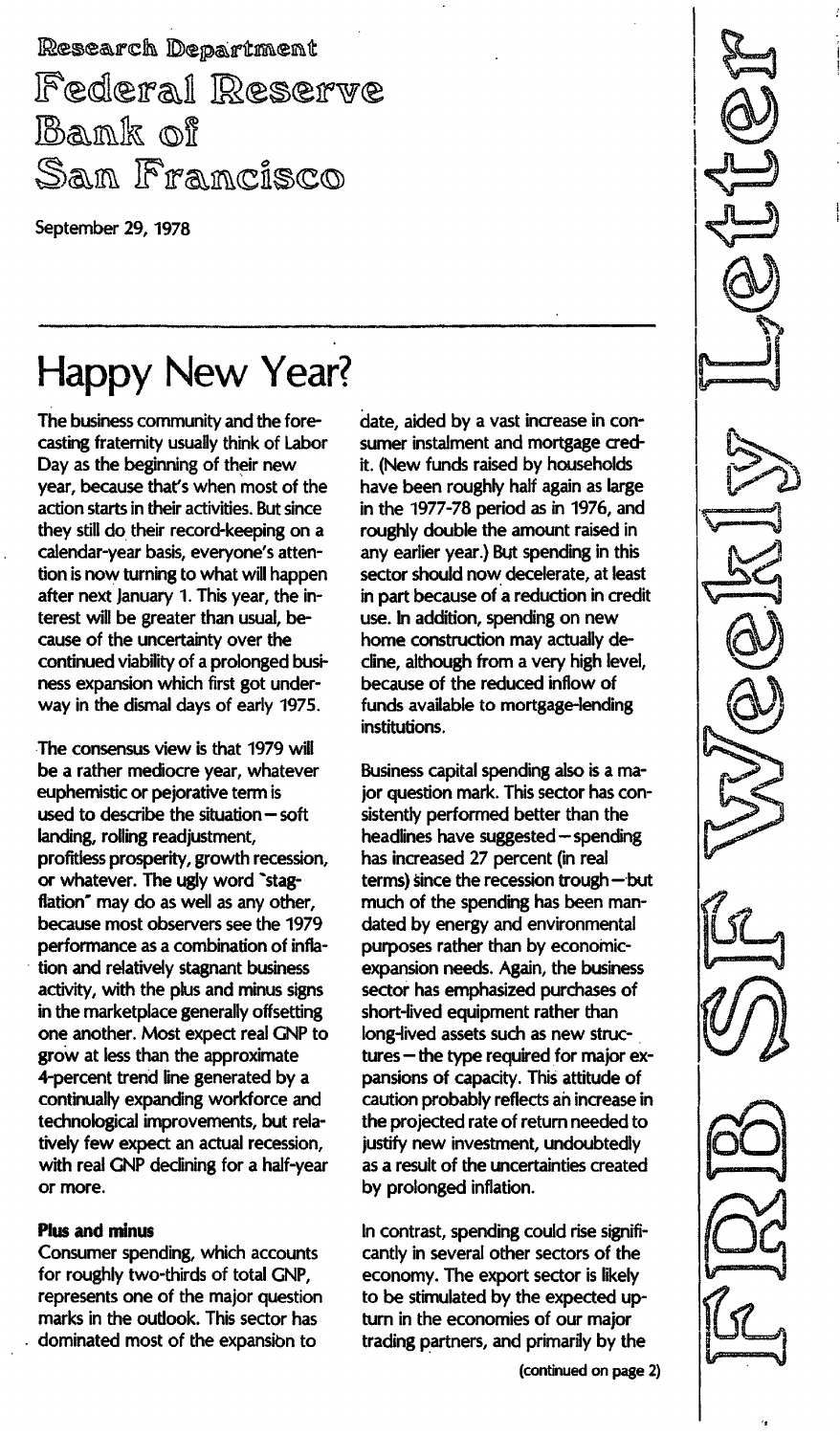### Research Department

## Federal Reserve Bank of San Francisco

Opinions expressed in this newsletter do not necessarily reflect the views of the management of the Federa! Reserve Bank of San Francisco, nor of the Board of Governors of the Federal Reserve System.

bargain-basement price-tags on American goods resulting from the past year's 10-percent drop in the average trade-weighted value of the dollar. Also, military spending is scheduled to rise as a result of Congress' commitment to an expanded defense establishment, following the prolonged post-Vietnam decline.

These mixed trends suggest a record of modest growth in 1979, following the path of gradual deceleration evident over the past several years. (Real GNP increased almost 6 percent in 1976 and 5 percent in 1977, and could rise perhaps 4 percent this year and 3 percent in 1979.) Over the longer term, however, a more important question will be how well the economy copes with some of its structural problems, beginning with energy.

#### Energy problem

The nation for several generations based its growth on ample supplies of cheap energy, but in this decade, the U.S. can no longer call itself a cheapenergy country. Around 1970 a "quiet revolution" occurred (in Alan Greenspan's phrase), as the U.S. Gulf Coast states were supplanted in the role of marginal supplier in the world petroleum market by the Persian (Arabian) Gulf Coast states. The magnitude of the shift can be measured by the eight-fold increase since 1970 in the price of Saudi Arabian crude. The oft-quoted quadrupling of Arab oil prices in the 1973-74 period obviously understates this shift.

OPEC actions have levied a severe tax on the entire industrial world. (The

impact on the U.S. economy can be measured by a sharp rise, from \$5 billion to \$45 billion, in net oil imports between 1972 and 1977.) Again, this shift has disrupted production functions in the world economy, making obsolete many hitherto-productive industrial processes. Over time, but with some difficulty, the price mechanism will enforce conservation practices and will generate the development of new energy sources. In the meantime, the nation's present energy policy is creating bewilderment among economists, apoplexy among Wall Street Journal editorial writers, and rising living standards among the hordes of lawyers, accountants and Energy Department employees dealing with the problem.

#### Some facets of inflation

Our other major structural problem, of course, is inflation. The U.S. can no longer call itself a low-inflation country; indeed, the 1970's now threaten to be the most inflationary decade in the nation's peacetime history. Early in the year, Administration economists argued that the nation was faced with an "imbedded" 6-percent rate of inflation, and following the second quarter's double-digit upsurge, they now claim to see an imbedded rate in the 7-to-8 percent range. Whatever the causes  $\div$  demand pull, cost push, or  $imported$  – the acceleration in prices has been as severe as it has been unexpected.

This year's decline in the value of the dollar threatens to aggravate 1979's inflation problem. U.S. consumers will now pay considerably more for Japanese, German and other countries' products. U.s. business firms will now pay considerably more for foreign ma-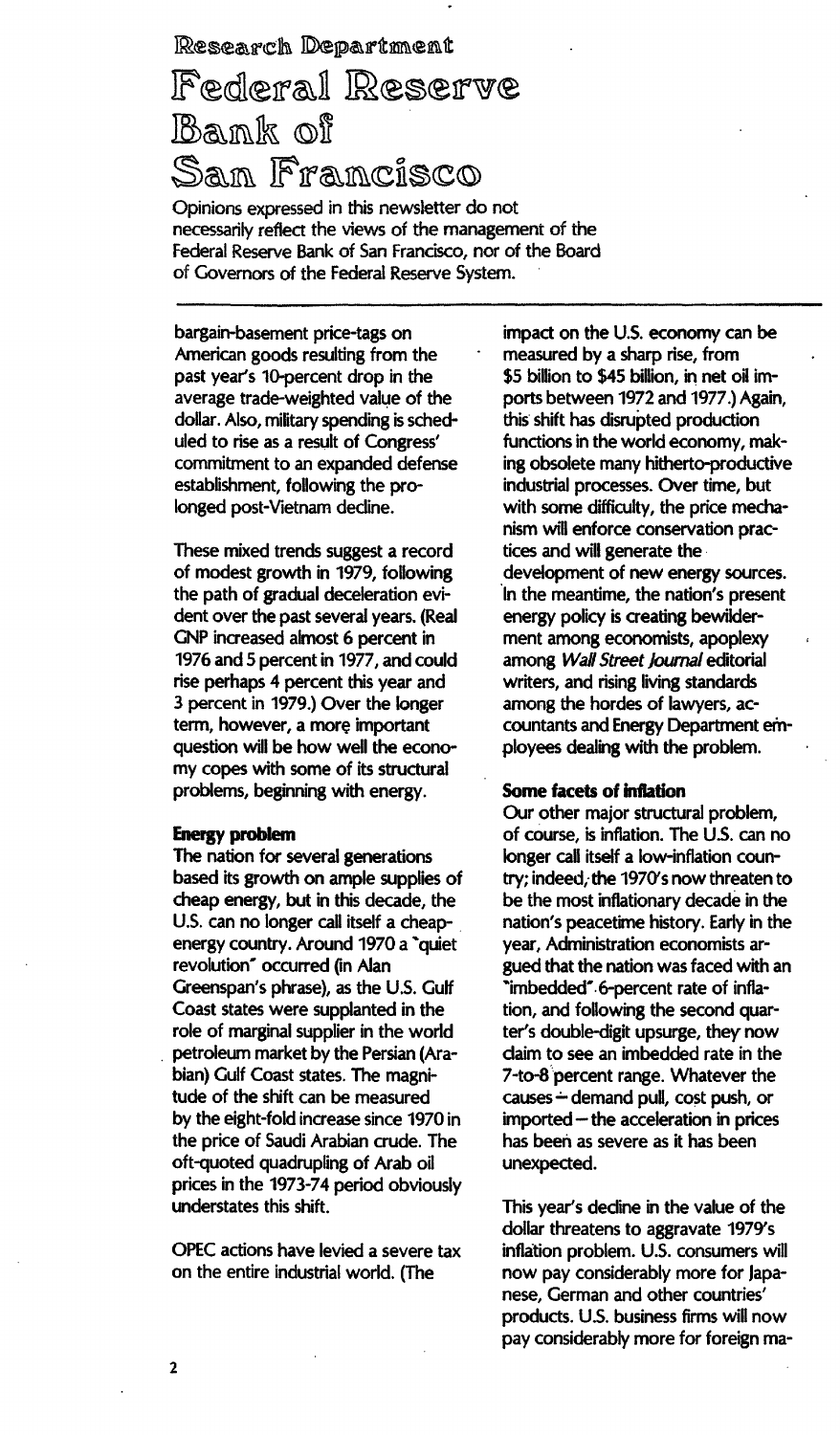

terials, and will pass these higher prices on to consumers. Again, U.S. producers will find themselves protected by the price umbrella raised by foreign firms, and accordingly will be able to raise their own prices with greater impunity. The process won't be reversed without a stronger dollar, which to a large extent will depend upon the fate of the overall attack on inflation.

The inflation problem also involves the leapfrogging of prices and wages, which make up the vast bulk of industry's costs. In 1977, labor compensation increased about 9 percent while labor productivity rose about 3 percent, and the resultant boost in unit labor costs became translated into increased inflation. In 1978, the increase in compensation is likely to be larger and the increase in productivity considerably smaller, with worsening consequences on the price front.

The Administration is now planning to promulgate some guidelines, in an attempt to curb the growth of labor compensation, and hence the rise in business costs. Over the long run, however, the more promising avenue is to boost productivity, which in the past decade has risen only about half as fast as in the several preceding decades. Actually, the passage of time may help bring about a more productive labor force. The postwar baby-boom generation, much to their parents' amazement, is now producing a reasonably mature and productive cadre of workers. But those workers can't live up to their potential without new tools, and those tools won't be available without new investment-stimulating tax measures, such as those Congress is now considering.

#### **Basic inflation problem**

Basically, however, the inflation problem involves the continued stimulus generated by a series of large budget deficits in the midst of a strong business  $expanion$  - which deficits in turn have pushed monetary policy off course in an expansionary direction. Both the M1 and M2 measures of the money supply have increased more than 8 percent over the past year  $$ close to or even above the upper limits of their target rariges. The Federal Reserve is committed to reducing money growth over time, to a level consistent with relative price stability, but that goa] will be difficult to achieve as long as Treasury deficit financing continues at its recent pace. The U.5. Government and its agencies raised a total of \$96 billion (annual rate) in the nation's credit markets in the first half of 1978 - roughly triple the Treasury's financing demand in any year prior to 1975.

The nation's energy and inflation problems, being structural in nature, seem to require lang-run structural solutions. Meanwhile, in 1979, perhaps the optimum outcome is the most like- $\mathsf h$  outcome  $-\mathsf a$  year of modest growth amidst reduced stimulus from monetary and fiscal policy. After all, substantial pressures have built up in the past  $3\frac{1}{2}$  years, as the economy recorded its strongest and longest peacetime expansion of the past generation. In 1979, with reduced pressure in the boiler of the U.S. economy, this key "locomotive" of the industrial world may avoid jumping the tracks as it approaches the long stretch of the 1980's.

William Burke